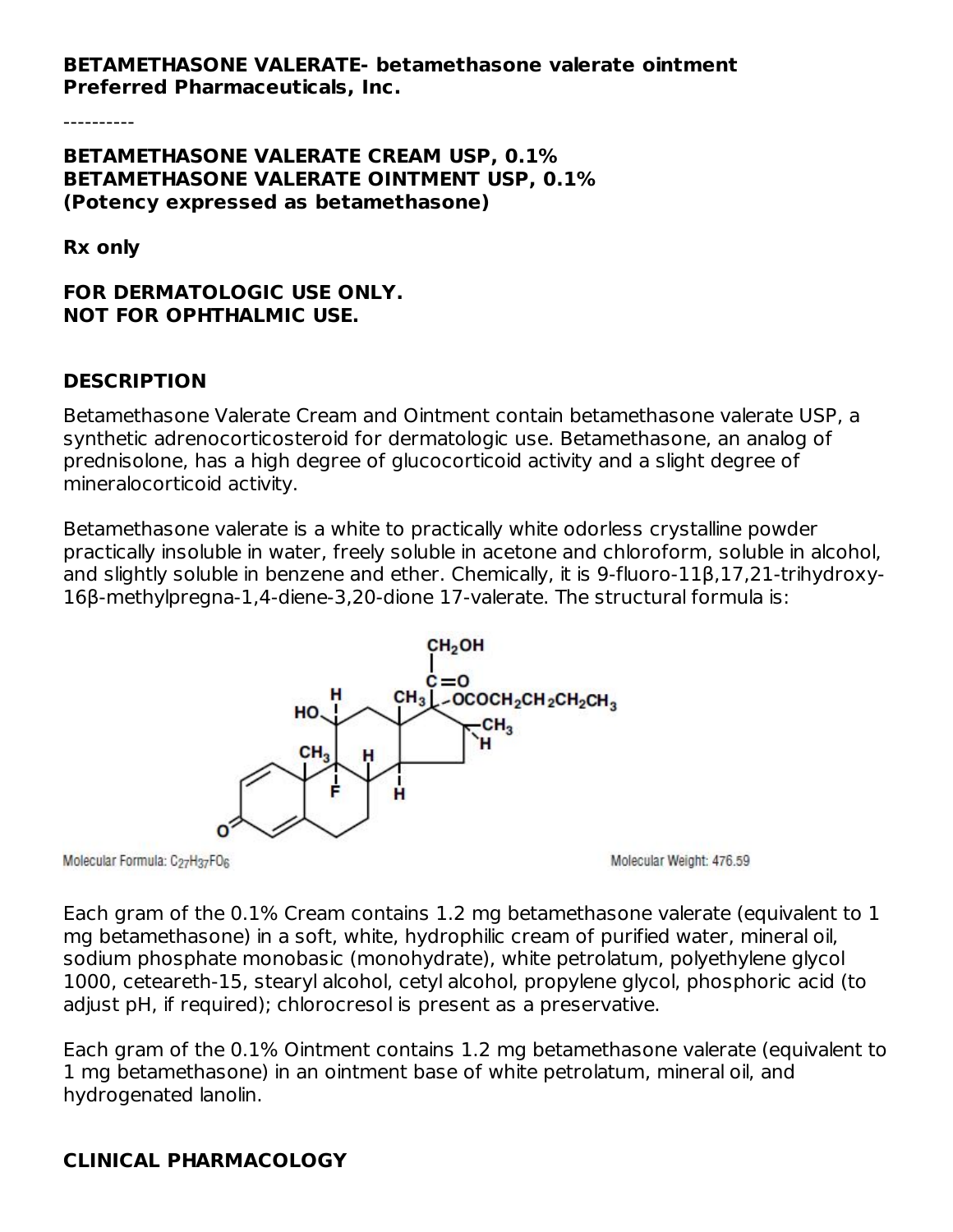Topical corticosteroids share anti-inflammatory, antipruritic and vasoconstrictive actions.

The mechanism of anti-inflammatory activity of the topical corticosteroids is unclear. Various laboratory methods, including vasoconstrictor assays, are used to compare and predict potencies and/or clinical efficacies of the topical corticosteroids. There is some evidence to suggest that a recognizable correlation exists between vasoconstrictor potency and therapeutic efficacy in man.

#### **Pharmacokinetics**

The extent of percutaneous absorption of topical corticosteroids is determined by many factors including the vehicle, the integrity of the epidermal barrier, and the use of occlusive dressings.

Topical corticosteroids can be absorbed from normal intact skin. Inflammation and/or other disease processes in the skin increase percutaneous absorption. Occlusive dressings substantially increase the percutaneous absorption of topical corticosteroids. Thus, occlusive dressings may be a valuable therapeutic adjunct for treatment of resistant dermatoses.

Once absorbed through the skin, topical corticosteroids are handled through pharmacokinetic pathways similar to systemically administered corticosteroids. Corticosteroids are bound to plasma proteins in varying degrees. Corticosteroids are metabolized primarily in the liver and are then excreted by the kidneys. Some of the topical corticosteroids and their metabolites are also excreted into the bile.

### **INDICATIONS AND USAGE**

Topical corticosteroids are indicated for the relief of the inflammatory and pruritic manifestations of corticosteroid-responsive dermatoses.

### **CONTRAINDICATIONS**

Topical corticosteroids are contraindicated in those patients with a history of hypersensitivity to any of the components of the preparation.

### **PRECAUTIONS**

#### **General**

Systemic absorption of topical corticosteroids has produced reversible hypothalamicpituitary-adrenal (HPA) axis suppression, manifestations of Cushing's syndrome, hyperglycemia, and glucosuria in some patients.

Conditions which augment systemic absorption include the application of the more potent steroids, use over large surface areas, prolonged use, and the addition of occlusive dressings.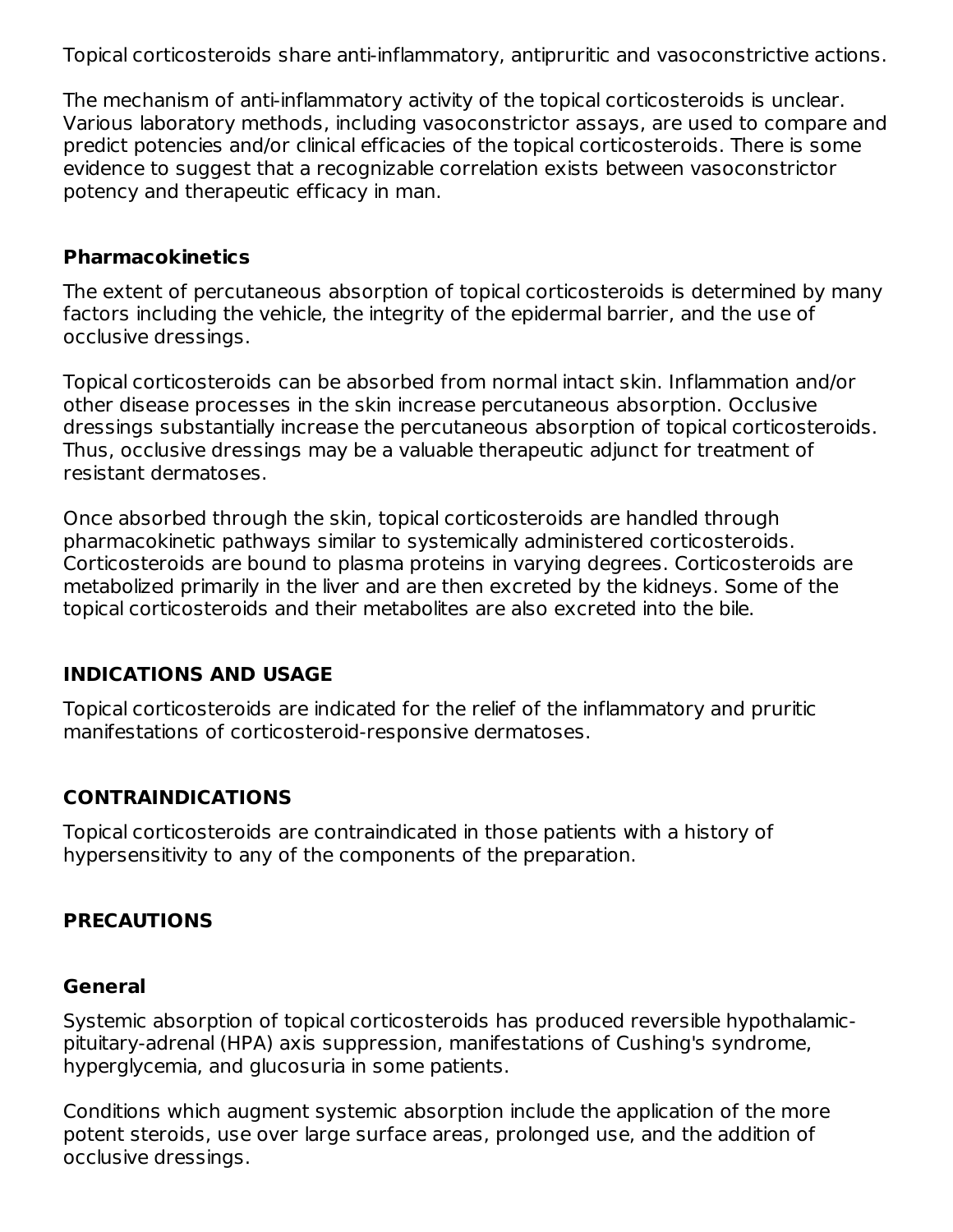Therefore, patients receiving a large dose of a potent topical steroid applied to a large surface area should be evaluated periodically for evidence of HPA axis suppression by using the urinary free cortisol and ACTH stimulation tests. If HPA axis suppression is noted, an attempt should be made to withdraw the drug, to reduce the frequency of application, or substitute to a less potent steroid.

Recovery of HPA axis function is generally prompt and complete upon discontinuation of the drug. Infrequently, signs and symptoms of steroid withdrawal may occur, requiring supplemental systemic corticosteroids.

Pediatric patients may absorb proportionally larger amounts of topical corticosteroids and thus be more susceptible to systemic toxicity (See **PRECAUTIONS—Pediatric Use**).

If irritation develops, topical corticosteroids should be discontinued and appropriate therapy instituted.

In the presence of dermatological infections, the use of an appropriate antifungal or antibacterial agent should be instituted. If a favorable response does not occur promptly, the corticosteroid should be discontinued until the infection has been adequately controlled.

### **Information for Patients**

Patients using topical corticosteroids should receive the following information and instructions:

1. This medication is to be used as directed by the physician.. It is for external use only. Avoid contact with the eyes.

2. Patients should be advised not to use this medication for any disorder other than that for which it was prescribed.

3. The treated skin area should not be bandaged or otherwise covered or wrapped as to be occlusive unless directed by the physician.

4. Patients should report any signs of local adverse reactions especially under occlusive dressing.

5. Parents of pediatric patients should be advised not to use tight-fitting diapers or plastic pants on a child being treated in the diaper area, as these garments may constitute occlusive dressings.

# **Laboratory tests**

The following tests may be helpful in evaluating the HPA axis suppression: Urinary free cortisol test ACTH stimulation test

# **Carcinogenesis, Mutagenesis and Impairment of Fertility**

Long-term animal studies have not been performed to evaluate the carcinogenic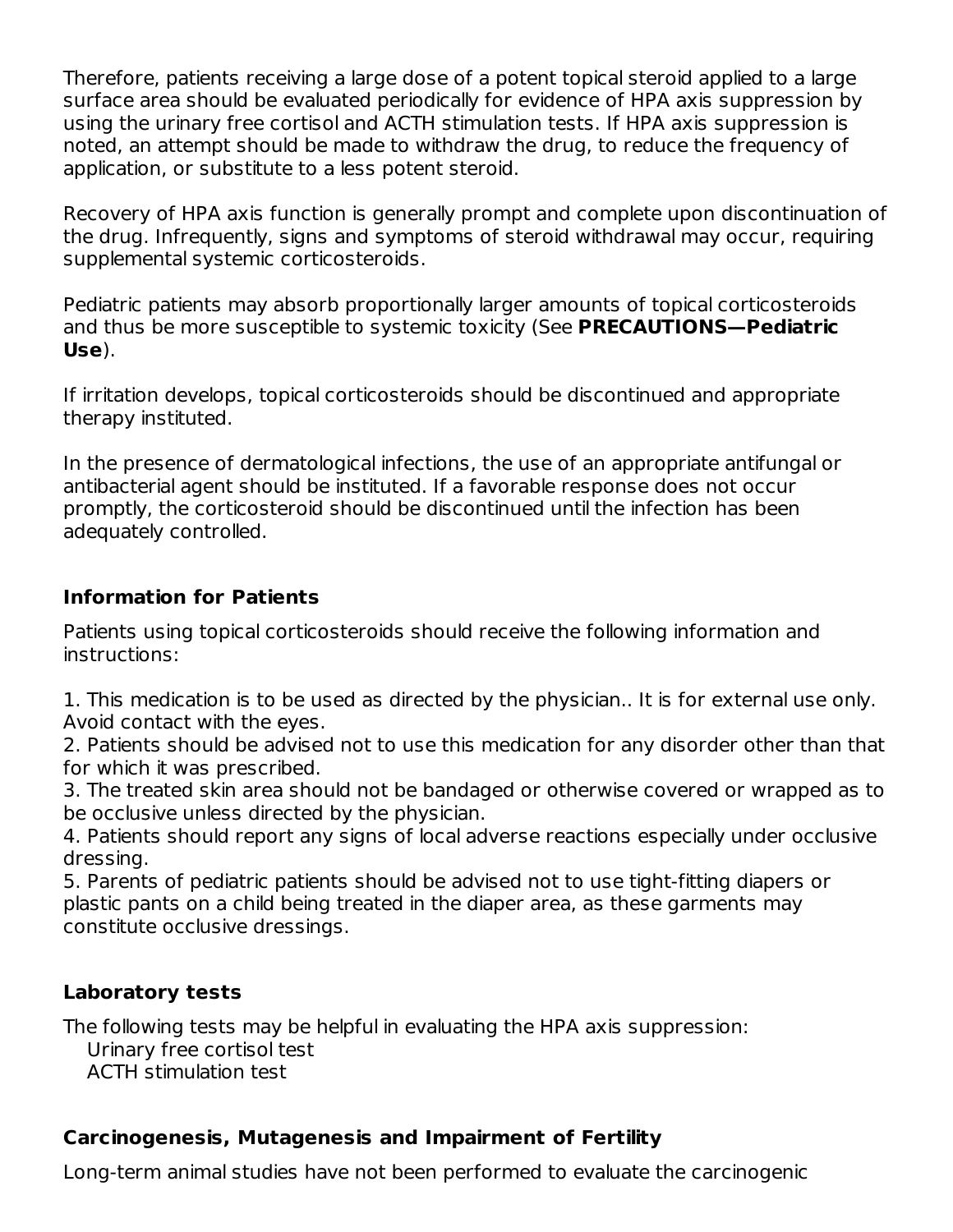potential or the effect on fertility of topical corticosteroids.

Studies to determine mutagenicity with prednisolone and hydrocortisone have revealed negative results.

# **Pregnancy**

# Teratogenic Effects —Pregnancy Category C

Corticosteroids are generally teratogenic in laboratory animals when administered systemically at relatively low dosage levels. The more potent corticosteroids have been shown to be teratogenic after dermal application in laboratory animals. There are no adequate and well-controlled studies in pregnant women on teratogenic effects from topically applied corticosteroids. Therefore, topical corticosteroids should be used during pregnancy only if the potential benefit justifies the potential risk to the fetus. Drugs of this class should not be used extensively on pregnant patients, in large amounts, or for prolonged periods of time.

# **Nursing Mothers**

It is not known whether topical administration of corticosteroids could result in sufficient systemic absorption to produce detectable quantities in breast milk. Systemically administered corticosteroids are secreted into breast milk in quantities not likely to have a deleterious effect on the infant. Nevertheless, caution should be exercised when topical corticosteroids are administered to a nursing woman.

# **Pediatric Use**

### **Pediatric patients may demonstrate greater susceptibility to topical corticosteroid-induced HPA axis suppression and Cushing's syndrome than mature patients because of a larger skin surface area to body weight ratio.**

Hypothalamic-pituitary-adrenal (HPA) axis suppression, Cushing's syndrome, and intracranial hypertension have been reported in children receiving topical corticosteroids. Manifestations of adrenal suppression in children include linear growth retardation, delayed weight gain, low plasma cortisol levels, and absence of response to ACTH stimulation. Manifestations of intracranial hypertension include bulging fontanelles, headaches, and bilateral papilledema.

Administration of topical corticosteroids to pediatric patients should be limited to the least amount compatible with an effective therapeutic regimen. Chronic corticosteroid therapy may interfere with the growth and development of children.

# **ADVERSE REACTIONS**

The following local adverse reactions are reported infrequently with topical corticosteroids, but may occur more frequently with the use of occlusive dressings. These reactions are listed in an approximate decreasing order of occurrence: burning, itching, irritation, dryness, folliculitis, hypertrichosis, acneiform eruptions,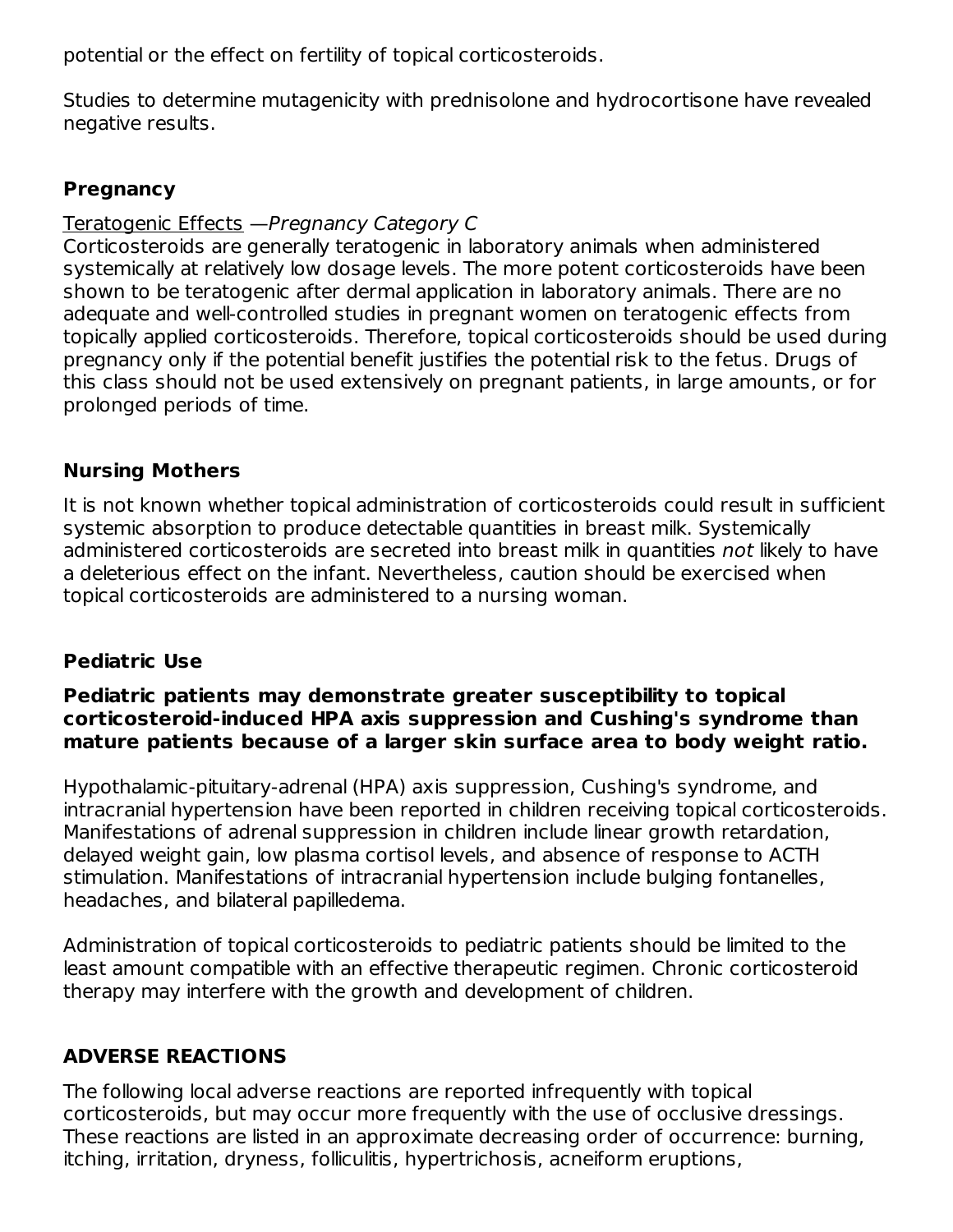hypopigmentation, perioral dermatitis, allergic contact dermatitis, maceration of the skin, secondary infection, skin atrophy, striae and miliaria.

#### **To report SUSPECTED ADVERSE REACTIONS, contact Cosette Pharmaceuticals, Inc. at 1-800-922-1038 or FDA at 1-800-FDA-1088 or www.fda.gov/medwatch.**

### **OVERDOSAGE**

Topically applied corticosteroids can be absorbed in sufficient amounts to produce systemic effects (See **PRECAUTIONS**).

### **DOSAGE AND ADMINISTRATION**

Apply a thin film of Betamethasone Valerate Cream or Ointment to the affected skin areas one to three times a day. Dosage once or twice a day is often effective.

### **HOW SUPPLIED**

Betamethasone Valerate Ointment USP, 0.1% is supplied as follows: 15 g tubes NDC 68788-7827-1 45 g tubes NDC 68788-7827-4

Store at room temperature 15°-30°C (59°-86°F) [see USP Controlled Room Temperature].

# **Manufactured by:**

Cosette Pharmaceuticals, Inc.

111 Coolidge Street

South Plainfield, NJ 07080

8-BETVCP1

Iss. 08/2019

#### **Relabeled By: Preferred Pharmaceuticals**

**NDC 68788-7827-1**

**Betamethasone Valerate Ointment, USP 0.1%**

**Rx only**

**FOR DERMATOLOGIC USE ONLY. NOT FOR OPHTHALMIC USE.**

**Cosette Pharmaceuticals, Inc.**

**Relabeled By: Preferred Pharmaceuticals Inc.**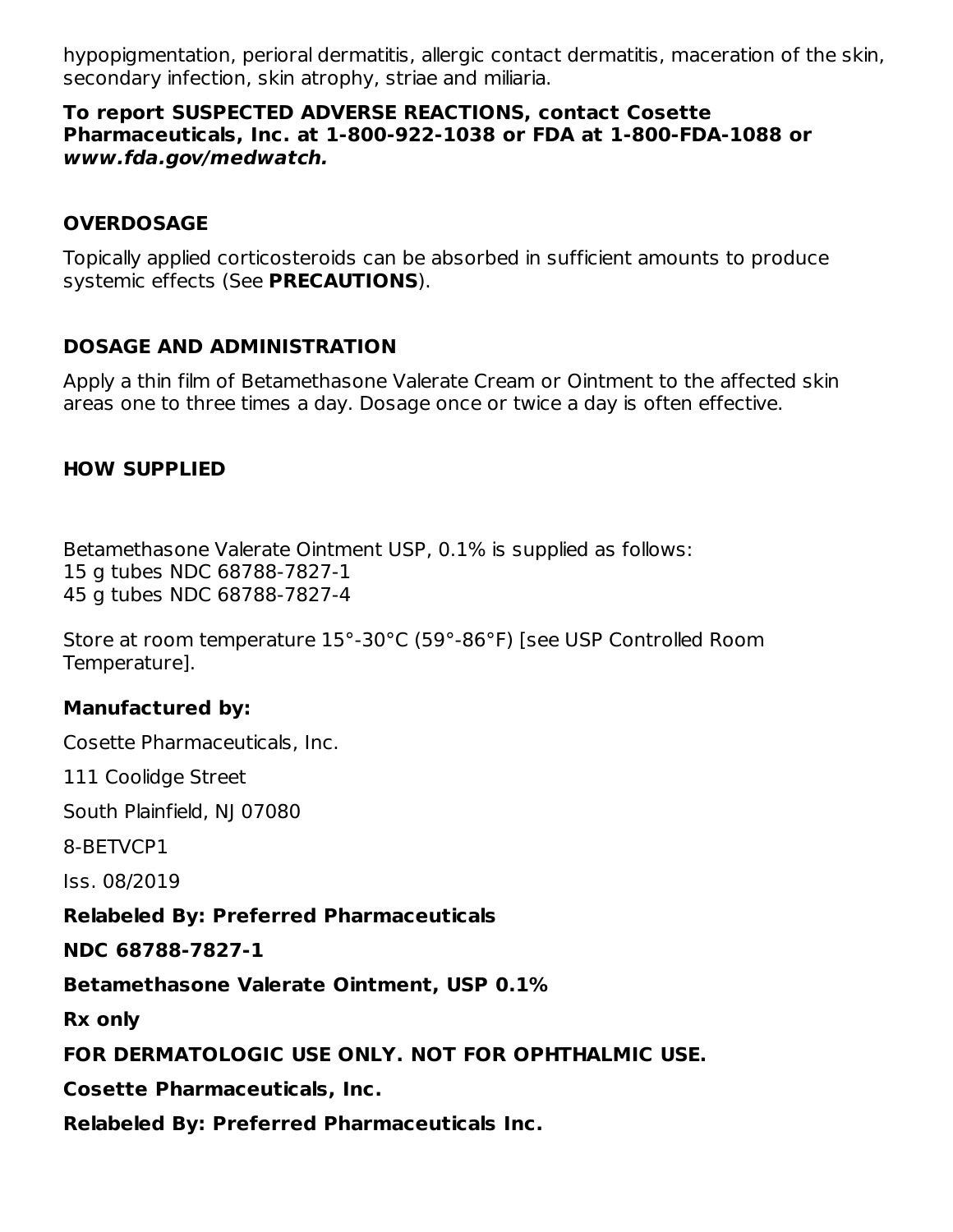

| <b>BETAMETHASONE VALERATE</b><br>betamethasone valerate ointment                      |                                                |                                          |                              |                                       |            |                                         |                                     |                          |                 |
|---------------------------------------------------------------------------------------|------------------------------------------------|------------------------------------------|------------------------------|---------------------------------------|------------|-----------------------------------------|-------------------------------------|--------------------------|-----------------|
|                                                                                       |                                                |                                          |                              |                                       |            |                                         |                                     |                          |                 |
|                                                                                       | <b>Product Information</b>                     |                                          |                              |                                       |            |                                         |                                     |                          |                 |
| <b>Product Type</b>                                                                   |                                                | <b>HUMAN PRESCRIPTION</b><br><b>DRUG</b> | <b>Item Code</b><br>(Source) |                                       |            | NDC:68788-7827(NDC:0713-<br>0327)       |                                     |                          |                 |
|                                                                                       | <b>Route of Administration</b>                 |                                          | <b>TOPICAL</b>               |                                       |            |                                         |                                     |                          |                 |
|                                                                                       |                                                |                                          |                              |                                       |            |                                         |                                     |                          |                 |
| <b>Active Ingredient/Active Moiety</b>                                                |                                                |                                          |                              |                                       |            |                                         |                                     |                          |                 |
|                                                                                       |                                                |                                          | <b>Ingredient Name</b>       |                                       |            |                                         |                                     | <b>Basis of Strength</b> | <b>Strength</b> |
| <b>BETAMETHASONE VALERATE (UNII: 9IFA5XM7R2) (BETAMETHASONE -</b><br>UNII:9842X06Q6M) |                                                |                                          |                              |                                       |            | <b>BETAMETHASONE</b><br><b>VALERATE</b> |                                     | $1.2 \, mg$<br>in $1g$   |                 |
|                                                                                       |                                                |                                          |                              |                                       |            |                                         |                                     |                          |                 |
| <b>Inactive Ingredients</b>                                                           |                                                |                                          |                              |                                       |            |                                         |                                     |                          |                 |
|                                                                                       |                                                |                                          | <b>Ingredient Name</b>       |                                       |            |                                         | <b>Strength</b>                     |                          |                 |
| PETROLATUM (UNII: 4T6H12BN9U)                                                         |                                                |                                          |                              |                                       |            |                                         |                                     |                          |                 |
|                                                                                       | MINERAL OIL (UNII: T5L8T28FGP)                 |                                          |                              |                                       |            |                                         |                                     |                          |                 |
|                                                                                       | <b>LANOLIN ALCOHOLS (UNII: 884C3FA9HE)</b>     |                                          |                              |                                       |            |                                         |                                     |                          |                 |
|                                                                                       |                                                |                                          |                              |                                       |            |                                         |                                     |                          |                 |
|                                                                                       | <b>Product Characteristics</b>                 |                                          |                              |                                       |            |                                         |                                     |                          |                 |
| Color                                                                                 |                                                |                                          | <b>WHITE</b>                 | <b>Score</b>                          |            |                                         |                                     |                          |                 |
| <b>Shape</b>                                                                          |                                                |                                          |                              | <b>Size</b>                           |            |                                         |                                     |                          |                 |
| Flavor                                                                                |                                                |                                          |                              | <b>Imprint Code</b>                   |            |                                         |                                     |                          |                 |
|                                                                                       | <b>Contains</b>                                |                                          |                              |                                       |            |                                         |                                     |                          |                 |
|                                                                                       |                                                |                                          |                              |                                       |            |                                         |                                     |                          |                 |
| <b>Packaging</b>                                                                      |                                                |                                          |                              |                                       |            |                                         |                                     |                          |                 |
| #                                                                                     | <b>Package Description</b><br><b>Item Code</b> |                                          |                              | <b>Marketing Start</b><br><b>Date</b> |            |                                         | <b>Marketing End</b><br><b>Date</b> |                          |                 |
| $\mathbf{1}$                                                                          | NDC:68788-<br>7827-1                           | 1 in 1 CARTON                            |                              |                                       | 01/07/2021 |                                         |                                     |                          |                 |
|                                                                                       |                                                |                                          |                              |                                       |            |                                         |                                     |                          |                 |